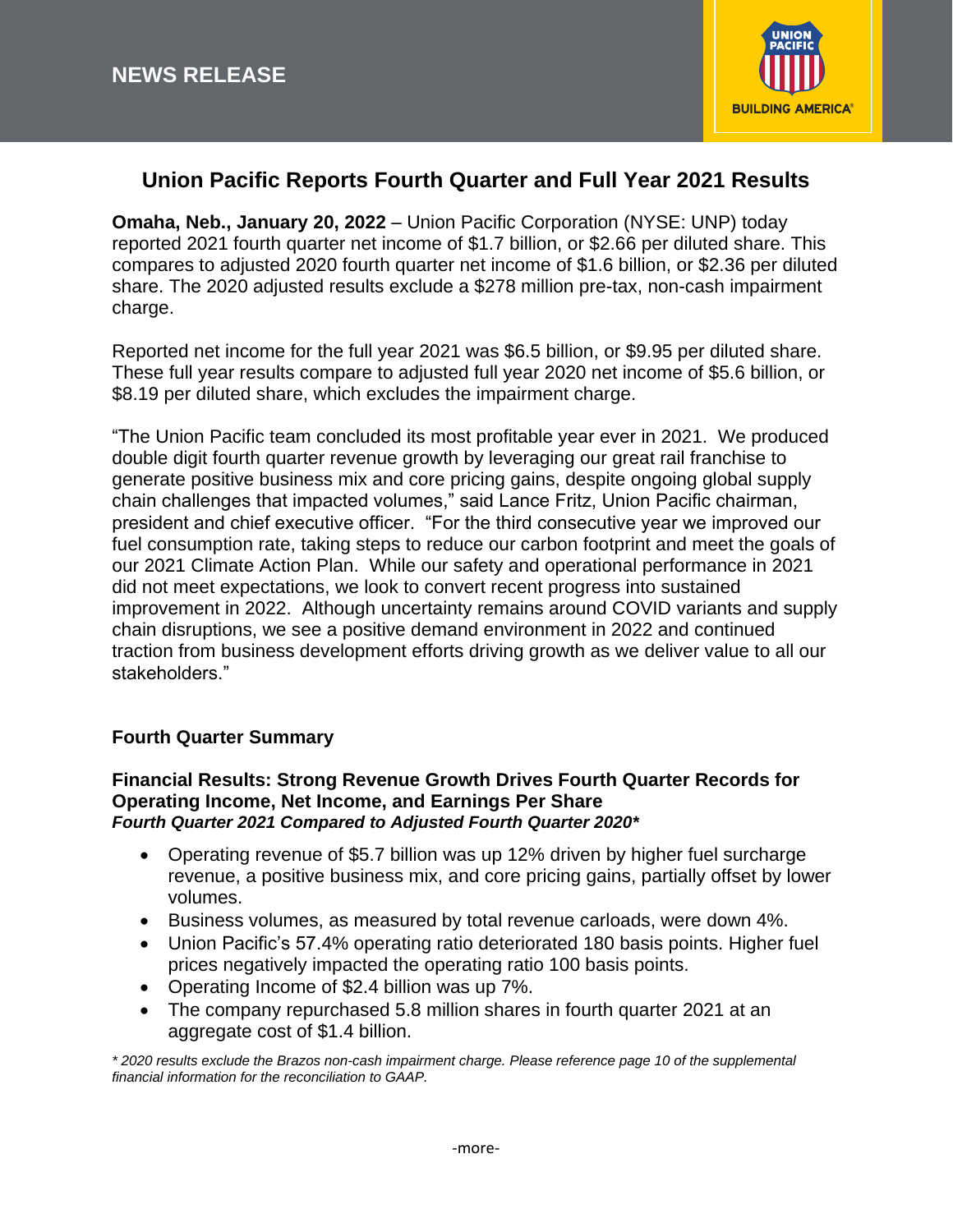# **Operating Performance: Network Recovery Efforts Slowed by COVID Impacts to Crew Availability**

## *Fourth Quarter 2021 Compared to Fourth Quarter 2020*

- Quarterly freight car velocity of 197 daily miles per car, a 12% decline.
- Quarterly locomotive productivity was 129 gross ton-miles (GTMs) per horsepower day, a 9% decline.
- Average maximum train length was 9,319 feet, a 2% increase.
- Quarterly workforce productivity was 1,046 car miles per employee, a 1% improvement
- Fuel consumption rate, measured in gallons of fuel per thousand GTMs, was flat.

## **2021 Full Year Summary**

## **Financial Results: Revenue Growth and Margin Improvement Drives Records for Operating Income, Operating Ratio, Net Income, and Earnings Per Share** *Full Year 2021 Compared to Adjusted Full Year 2020\**

- Operating revenue of \$21.8 billion was up 12% driven by volume growth, higher fuel surcharge revenue, core pricing gains, and a positive business mix.
- Business volumes, as measured by total revenue carloads, were up 4%.
- Union Pacific's 57.2% operating ratio improved 130 basis points. Higher fuel prices negatively impacted the operating ratio by 140 basis points.
- Operating Income of \$9.3 billion was up 15%.
- Union Pacific's capital program in 2021 totaled \$3.0 billion.
- The company repurchased 33.3 million shares in 2021 at an aggregate cost of \$7.3 billion.

*\* 2020 results exclude the Brazos non-cash impairment charge. Please reference page 10 of the supplemental financial information for the reconciliation to GAAP.*

## **Operating Performance: Network Operations Challenged by Weather Events, Wildfires, COVID Impacted Crew Availability, and Supply Chain Disruptions**  *Full Year 2021 Compared to Full Year 2020*

- Union Pacific's reportable personal injury rate deteriorated to 0.98 per 200,000 employee-hours compared to 0.90 for full year 2020.
- Freight car velocity of 203 daily miles per car, an 8% decline.
- Locomotive productivity was 133 GTMs per horsepower day, a 3% decline.
- Average maximum train length was 9,334 feet, a 6% increase.
- Workforce productivity was 1,038 car miles per employee, a 10% improvement.
- Fuel consumption rate, measured in gallons of fuel per thousand GTMs, improved 1%.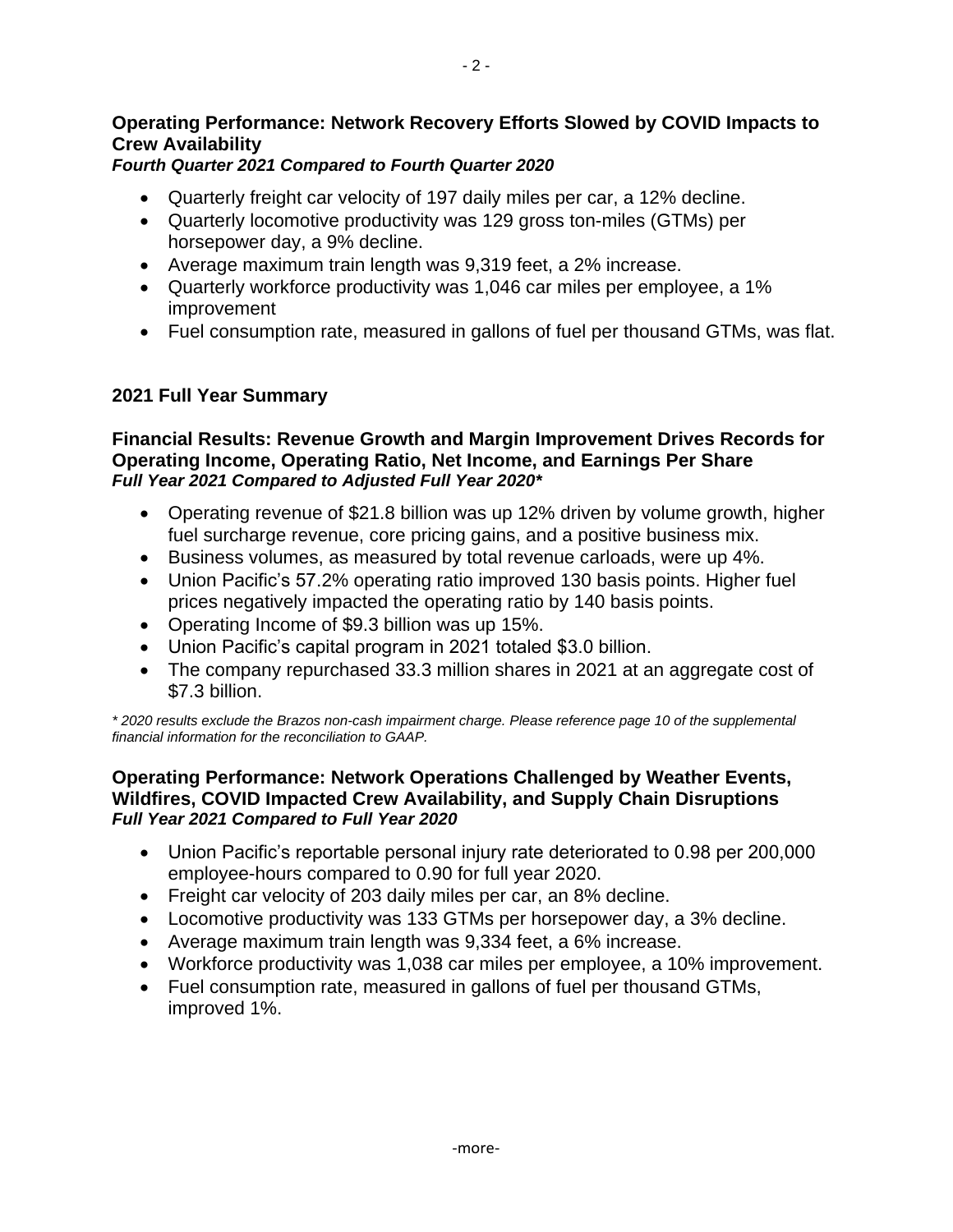### **Fourth Quarter 2021 Earnings Conference Call**

Union Pacific will webcast its fourth quarter 2021 earnings release presentation live at [www.up.com/investor](http://www.up.com/investor) and via teleconference on Thursday, January 20, 2022, at 8:45 a.m. Eastern Time. Participants may join the conference call by dialing 877-407-8293 (or for international participants, 201-689-8349).

## **ABOUT UNION PACIFIC**

Union Pacific (NYSE: UNP) delivers the goods families and businesses use every day with safe, reliable, and efficient service. Operating in 23 western states, the company connects its customers and communities to the global economy. Trains are the most environmentally responsible way to move freight, helping Union Pacific protect future generations. More information about Union Pacific is available at [www.up.com.](http://www.up.com/)

**Union Pacific Investor contact**: Brad Stock at 402-544-4227 or bkstock@up.com **Union Pacific Media contact**: Clarissa Beyah at 402-957-4793 or cbeyah@up.com

**[Supplemental financial information is attached.](https://www.up.com/cs/groups/public/@uprr/@investor/documents/investordocuments/pdf_unp_4q21_er_news_release.pdf)**

**\*\*\*\***

*This news release and related materials contain statements about the Company's future that are not statements of historical fact, including specifically the statements regarding the Company's expectations with*  respect to economic conditions and demand levels, its ability to improve network performance, its results of *operations, and potential impacts of the COVID-19 pandemic. These statements are, or will be, forward-looking statements within the meaning of Section 27A of the Securities Act of 1933 and Section 21E of the Securities Exchange Act of 1934. Forward-looking statements also generally include, without limitation, information, or statements regarding: projections, predictions, expectations, estimates, or forecasts as to the Company's and its subsidiaries' business, financial, and operational results, and future economic performance; and management's beliefs, expectations, goals, and objectives and other similar expressions concerning matters that are not historical facts.* 

*Forward-looking statements should not be read as a guarantee of future performance or results, and will not necessarily be accurate indications of the times that, or by which, such performance or results will be achieved. Forward-looking information, including expectations regarding operational and financial improvements and the Company's future performance or results are subject to risks and uncertainties that could cause actual performance or results to differ materially from those expressed in the statement. Important factors, including risk factors, could affect the Company's and its subsidiaries' future results and could cause those results or other outcomes to differ materially from those expressed or implied in the forward-looking statements. Information regarding risk factors and other cautionary information are available in the Company's Annual Report on Form 10-K for 2020, which was filed*  with the SEC on February 5, 2021. The Company updates information regarding risk factors if circumstances require *such updates in its periodic reports on Form 10-Q and its subsequent Annual Reports on Form 10-K (or such other reports that may be filed with the SEC).* 

*Forward-looking statements speak only as of, and are based only upon information available on, the date the statements were made. The Company assumes no obligation to update forward-looking information to reflect actual results, changes in assumptions, or changes in other factors affecting forward-looking information. If the Company does update one or more forward-looking statements, no inference should be drawn that the Company will make additional updates with respect thereto or with respect to other forward-looking statements. References*  to our website are provided for convenience and, therefore, information on or available through the website is not, *and should not be deemed to be, incorporated by reference herein.*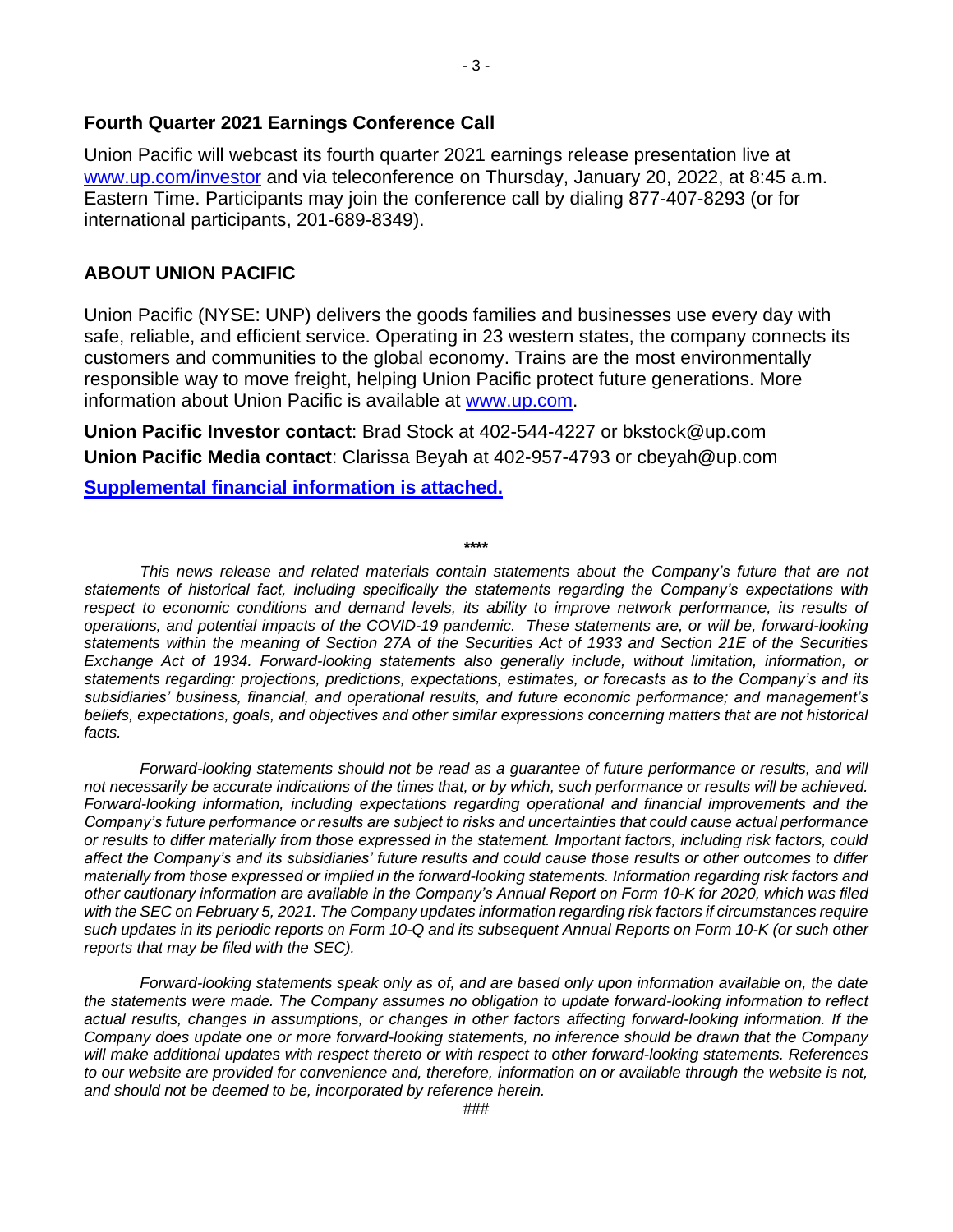*Condensed Consolidated Statements of Income (unaudited)*

| Millions, Except Per Share Amounts and Percentages, |            | <b>4th Quarter</b> |             |            | <b>Full Year</b>       |                |
|-----------------------------------------------------|------------|--------------------|-------------|------------|------------------------|----------------|
| For the Periods Ended December 31,                  | 2021       | 2020               | %           | 2021       | 2020                   | $\%$           |
| <b>Operating Revenues</b>                           |            |                    |             |            |                        |                |
| Freight revenues                                    | \$5,297    | \$4,803            | 10%         | \$20,244   | \$18,251               | 11%            |
| Other                                               | 436        | 338                | 29          | 1,560      | 1,282                  | 22             |
| Total operating revenues                            | 5,733      | 5,141              | 12          | 21,804     | 19,533                 | 12             |
| <b>Operating Expenses</b>                           |            |                    |             |            |                        |                |
| Compensation and benefits                           | 1,070      | 1,021              | 5           | 4,158      | 3,993                  | 4              |
| Depreciation                                        | 556        | 557                |             | 2,208      | 2,210                  |                |
| Fuel                                                | 597        | 332                | 80          | 2,049      | 1,314                  | 56             |
| Purchased services and materials                    | 538        | 492                | 9           | 2,016      | 1,962                  | 3              |
| Equipment and other rents                           | 230        | 220                | 5           | 859        | 875                    | (2)            |
| Other                                               | 302        | 513                | (41)        | 1,176      | 1,345                  | (13)           |
| Total operating expenses                            | 3,293      | 3,135              | 5           | 12,466     | 11,699                 | $\overline{7}$ |
| <b>Operating Income</b>                             | 2,440      | 2.006              | 22          | 9,338      | 7.834                  | 19             |
| Other income                                        | 83         | 66                 | 26          | 297        | 287                    | 3              |
| Interest expense                                    | (295)      | (279)              | 6           | (1, 157)   | (1, 141)               | 1              |
| Income before income taxes                          | 2,228      | 1.793              | 24          | 8,478      | 6,980                  | 21             |
| Income taxes                                        | (517)      | (413)              | 25          | (1,955)    | (1,631)                | 20             |
| <b>Net Income</b>                                   | \$1,711    | \$1,380            | 24          | \$6,523    | \$5,349                | 22             |
| <b>Share and Per Share</b>                          |            |                    |             |            |                        |                |
| Earnings per share - basic                          | 2.67<br>\$ | \$<br>2.05         | 30%         | 9.98<br>\$ | \$<br>7.90             | 26%            |
| Earnings per share - diluted                        | 2.66<br>\$ | \$<br>2.05         | 30          | 9.95<br>\$ | $\mathfrak{L}$<br>7.88 | 26             |
| Weighted average number of shares - basic           | 640.4      | 672.2              | (5)         | 653.8      | 677.3                  | (3)            |
| Weighted average number of shares - diluted         | 642.1      | 674.1              | (5)         | 655.4      | 679.1                  | (3)            |
| Dividends declared per share                        | 1.18<br>\$ | \$<br>0.97         | 22          | \$<br>4.29 | \$<br>3.88             | 11             |
| <b>Operating Ratio</b>                              | 57.4%      | 61.0%              | $(3.6)$ pts | 57.2%      | 59.9%                  | $(2.7)$ pts    |
| <b>Effective Tax Rate</b>                           | 23.2%      | 23.0%              | 0.2         | 23.1%      | 23.4%                  | (0.3)          |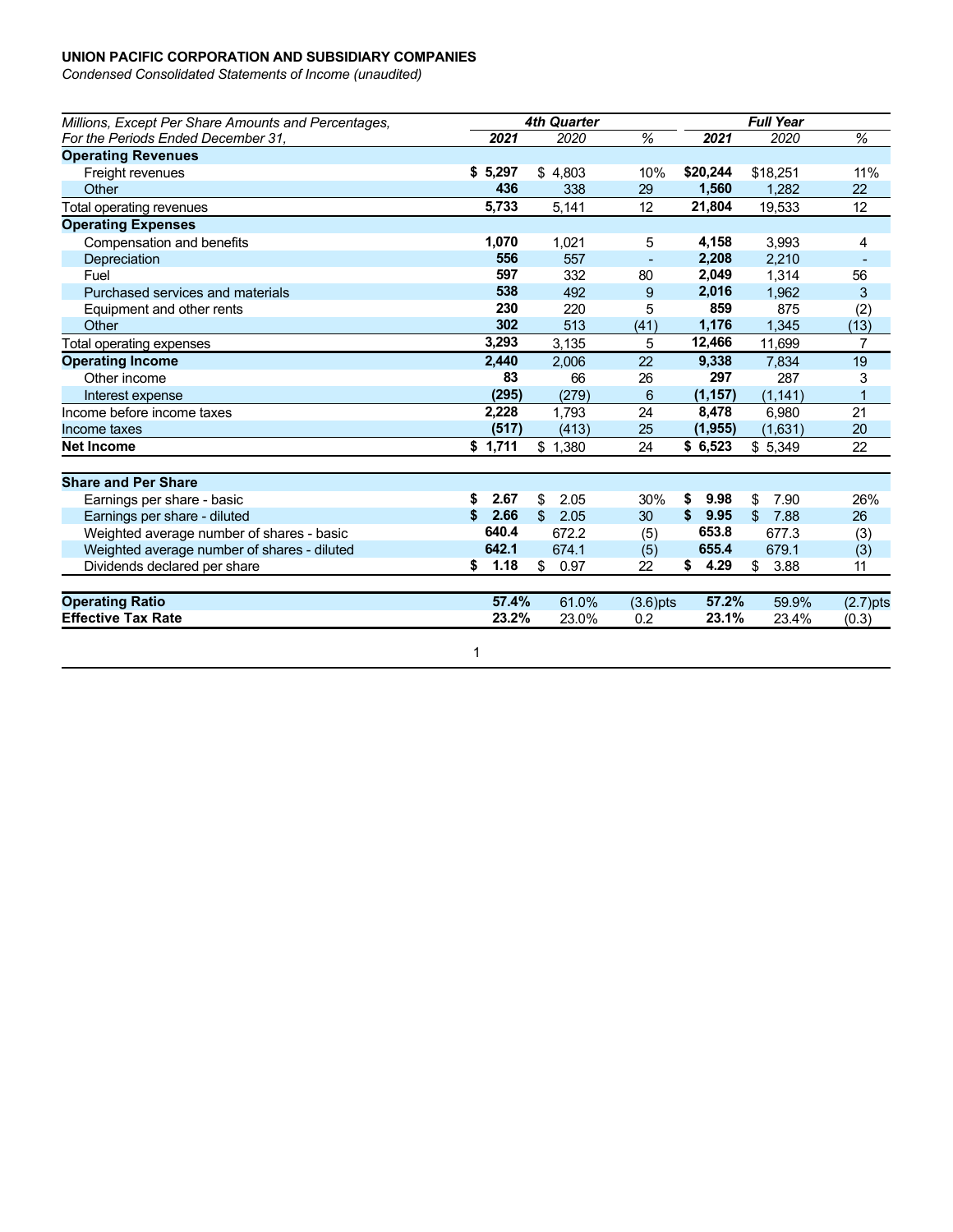*Freight Revenues Statistics (unaudited)*

|                                     |             | <b>4th Quarter</b>               |                |             | <b>Full Year</b>                 |                         |  |  |  |
|-------------------------------------|-------------|----------------------------------|----------------|-------------|----------------------------------|-------------------------|--|--|--|
| For the Periods Ended December 31,  | 2021        | 2020                             | %              | 2021        | 2020                             | %                       |  |  |  |
| <b>Freight Revenues (Millions)</b>  |             |                                  |                |             |                                  |                         |  |  |  |
| Grain & grain products              | \$<br>889   | \$<br>801                        | 11%            | \$3,181     | \$2,829                          | 12%                     |  |  |  |
| Fertilizer                          | 176         | 161                              | 9              | 697         | 660                              | 6                       |  |  |  |
| Food & refrigerated                 | 259         | 243                              | $\overline{7}$ | 998         | 937                              | $\overline{7}$          |  |  |  |
| Coal & renewables                   | 485         | 357                              | 36             | 1,780       | 1,534                            | 16                      |  |  |  |
| <b>Bulk</b>                         | 1,809       | 1,562                            | 16             | 6,656       | 5,960                            | 12                      |  |  |  |
| Industrial chemicals & plastics     | 507         | 461                              | 10             | 1,943       | 1,845                            | 5                       |  |  |  |
| Metals & minerals                   | 481         | 378                              | 27             | 1,811       | 1,580                            | 15                      |  |  |  |
| Forest products                     | 351         | 307                              | 14             | 1,357       | 1,160                            | 17                      |  |  |  |
| Energy & specialized markets        | 558         | 515                              | 8              | 2,212       | 2,037                            | 9                       |  |  |  |
| Industrial                          | 1,897       | 1,661                            | 14             | 7,323       | 6,622                            | 11                      |  |  |  |
| Automotive                          | 469         | 486                              | (3)            | 1,761       | 1,680                            | 5                       |  |  |  |
| Intermodal                          | 1,122       | 1,094                            | 3              | 4,504       | 3,989                            | 13                      |  |  |  |
| Premium                             | 1,591       | 1,580                            | $\mathbf{1}$   | 6,265       | 5,669                            | 11                      |  |  |  |
| Total                               | \$<br>5,297 | $\mathfrak{L}$<br>4,803          | 10%            | \$20,244    | \$18,251                         | 11%                     |  |  |  |
| <b>Revenue Carloads (Thousands)</b> |             |                                  |                |             |                                  |                         |  |  |  |
| Grain & grain products              | 213         | 216                              | (1)%           | 805         | 745                              | 8%                      |  |  |  |
| Fertilizer                          | 48          | 44                               | 9              | 201         | 193                              | 4                       |  |  |  |
| Food & refrigerated                 | 48          | 48                               |                | 189         | 185                              | $\overline{2}$          |  |  |  |
| Coal & renewables                   | 215         | 190                              | 13             | 819         | 797                              | 3                       |  |  |  |
| <b>Bulk</b>                         | 524         | 498                              | 5              | 2,014       | 1,920                            | 5                       |  |  |  |
| Industrial chemicals & plastics     | 157         | 148                              | 6              | 606         | 587                              | 3                       |  |  |  |
| Metals & minerals                   | 181         | 154                              | 18             | 697         | 646                              | 8                       |  |  |  |
| Forest products                     | 63          | 59                               | $\overline{7}$ | 250         | 220                              | 14                      |  |  |  |
| Energy & specialized markets        | 137         | 137                              | $\blacksquare$ | 559         | 539                              | 4                       |  |  |  |
| Industrial                          | 538         | 498                              | 8              | 2,112       | 1,992                            | 6                       |  |  |  |
| Automotive                          | 182         | 202                              | (10)           | 701         | 692                              | $\mathbf{1}$            |  |  |  |
| Intermodal [a]                      | 728         | 853                              | (15)           | 3,211       | 3,149                            | $\overline{2}$          |  |  |  |
| Premium                             | 910         | 1,055                            | (14)           | 3,912       | 3,841                            | $\overline{2}$          |  |  |  |
| Total                               | 1,972       | 2,051                            | (4)%           | 8,038       | 7,753                            | 4%                      |  |  |  |
| <b>Average Revenue per Car</b>      |             |                                  |                |             |                                  |                         |  |  |  |
| Grain & grain products              | \$4,187     | \$3,710                          | 13%            | \$3,953     | \$3,797                          | 4%                      |  |  |  |
| Fertilizer                          | 3,705       | 3,647                            | $\overline{2}$ | 3,470       | 3,427                            | $\mathbf{1}$            |  |  |  |
| Food & refrigerated                 | 5,409       | 5,030                            | 8              | 5,279       | 5,047                            | 5                       |  |  |  |
| Coal & renewables                   | 2,251       | 1,887                            | 19             | 2,173       | 1,926                            | 13                      |  |  |  |
| <b>Bulk</b>                         | 3,457       | 3,139                            | 10             | 3,305       | 3,104                            | 6                       |  |  |  |
| Industrial chemicals & plastics     | 3,242       | 3,125                            | $\overline{4}$ | 3,207       | 3,144                            | $\overline{2}$          |  |  |  |
| Metals & minerals                   | 2,659       | 2,448                            | 9              | 2,598       | 2,445                            | 6                       |  |  |  |
| <b>Forest products</b>              | 5,521       | 5,184                            | $\overline{7}$ | 5,424       | 5,269                            | 3                       |  |  |  |
| Energy & specialized markets        | 4,054       | 3,747                            | 8              | 3,956       | 3,780                            | 5                       |  |  |  |
| Industrial                          | 3,522       | 3,331                            | 6              | 3,467       | 3,324                            | $\overline{\mathbf{4}}$ |  |  |  |
| Automotive                          | 2,576       | 2,399                            | $\overline{7}$ | 2,511       | 2,427                            | $\sqrt{3}$              |  |  |  |
| Intermodal [a]                      | 1,541       | 1,284                            | 20             | 1,403       | 1,267                            | 11                      |  |  |  |
| Premium                             | 1,748       | 1,497                            | 17             | 1,601       | 1,476                            | 8                       |  |  |  |
| Average                             | \$2,686     | $\sqrt[6]{\frac{1}{2}}$<br>2,341 | 15%            | \$<br>2,519 | $\sqrt[6]{\frac{1}{2}}$<br>2,354 | 7%                      |  |  |  |

[a] For intermodal shipments each container or trailer equals one carload.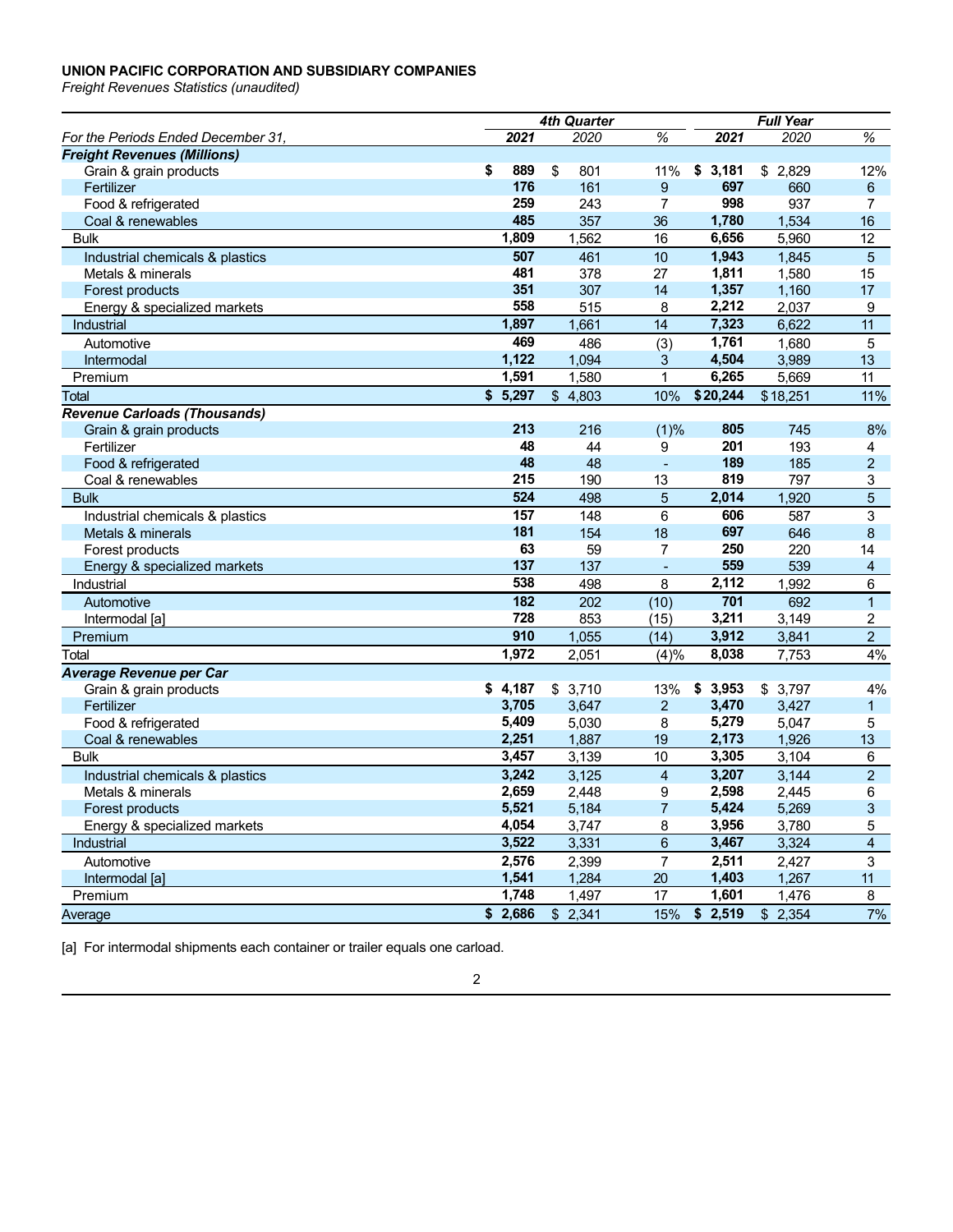*Condensed Consolidated Statements of Financial Position (unaudited)*

| Millions, Except Percentages                       | Dec. 31,<br>2021 | Dec. 31.<br>2020 |
|----------------------------------------------------|------------------|------------------|
| <b>Assets</b>                                      |                  |                  |
| Cash and cash equivalents                          | \$<br>960        | \$1,799          |
| Short-term investments                             | 46               | 60               |
| Other current assets                               | 2,545            | 2,355            |
| <b>Investments</b>                                 | 2,241            | 2,164            |
| Properties, net                                    | 54,871           | 54,161           |
| Operating lease assets                             | 1,787            | 1,610            |
| Other assets                                       | 1,075            | 249              |
| Total assets                                       | \$63,525         | \$62,398         |
| <b>Liabilities and Common Shareholders' Equity</b> |                  |                  |
| Debt due within one year                           | \$2,166          | \$1,069          |
| Other current liabilities                          | 3,578            | 3,104            |
| Debt due after one year                            | 27,563           | 25,660           |
| Operating lease liabilities                        | 1,429            | 1,283            |
| Deferred income taxes                              | 12,675           | 12,247           |
| Other long-term liabilities                        | 1,953            | 2,077            |
| <b>Total liabilities</b>                           | 49,364           | 45,440           |
| Total common shareholders' equity                  | 14,161           | 16,958           |
| Total liabilities and common shareholders' equity  | \$63,525         | \$62,398         |
| Return on Average Common Shareholders' Equity      | 41.9%            | 30.5%            |
| Return on Invested Capital as Adjusted (ROIC)*     | 16.4%            | 13.9%            |

\* ROIC is a non-GAAP measure; however, management believes that it is an important measure in evaluating the efficiency and effectiveness of our long-term capital investments. See page 9 for a reconciliation to GAAP.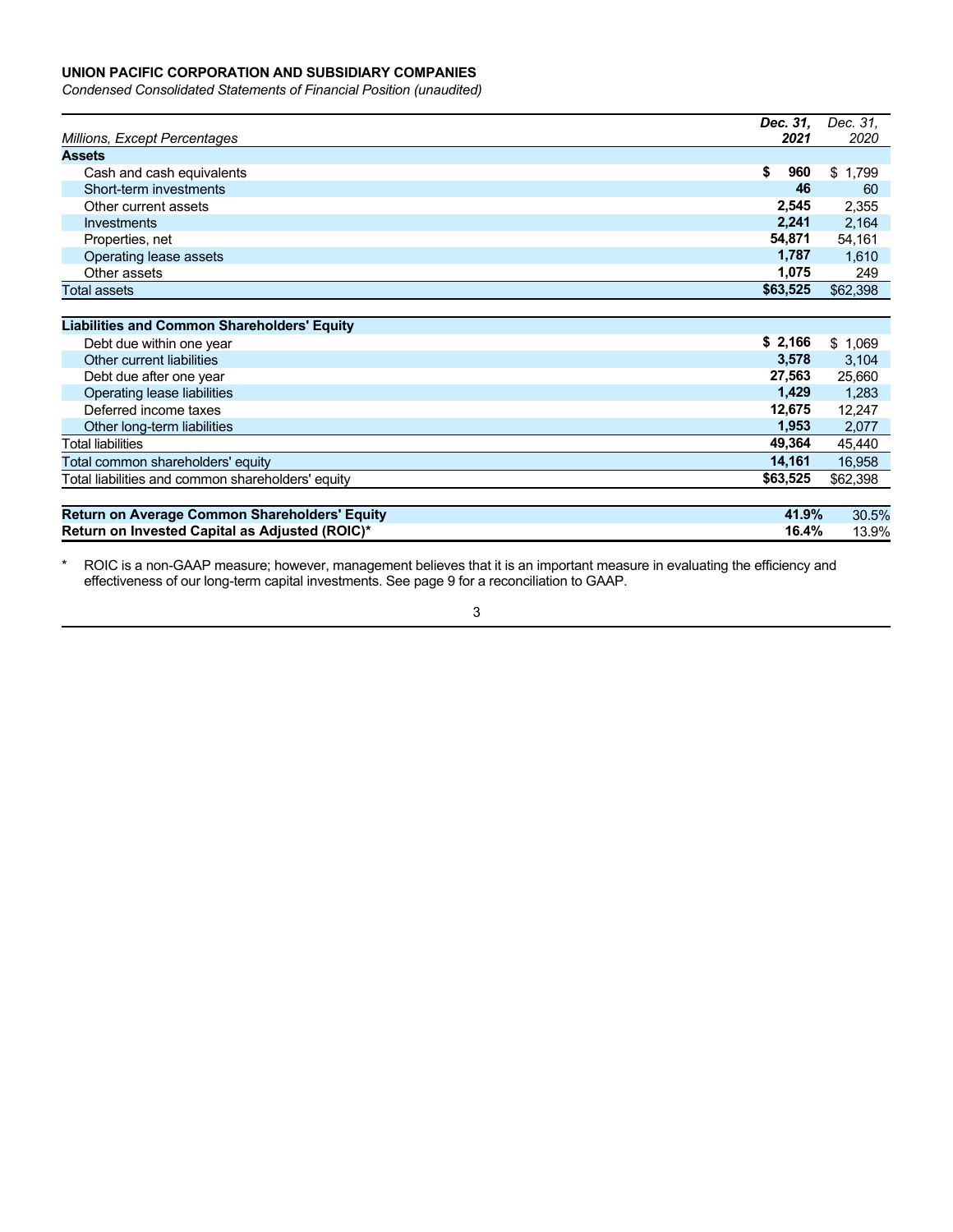*Condensed Consolidated Statements of Cash Flows (unaudited)*

| Millions.                                                        | <b>Full Year</b> |         |
|------------------------------------------------------------------|------------------|---------|
| For the Periods Ended December 31.                               | 2021             | 2020    |
| <b>Operating Activities</b>                                      |                  |         |
| Net income                                                       | \$6,523          | \$5,349 |
| Depreciation                                                     | 2,208            | 2,210   |
| Deferred and other income taxes                                  | 154              | 340     |
| Other - net                                                      | 147              | 641     |
| Cash provided by operating activities                            | 9,032            | 8.540   |
| <b>Investing Activities</b>                                      |                  |         |
| Capital investments*                                             | (2,936)          | (2,927) |
| Maturities of short-term investments                             | 94               | 141     |
| Purchases of short-term investments                              | (70)             | (136)   |
| Other - net                                                      | 203              | 246     |
| Cash used in investing activities                                | (2,709)          | (2,676) |
| <b>Financing Activities</b>                                      |                  |         |
| Share repurchase programs                                        | (7, 291)         | (3,705) |
| Debt issued                                                      | 4,201            | 4,004   |
| Dividends paid                                                   | (2,800)          | (2,626) |
| Debt repaid                                                      | (1,299)          | (2,053) |
| Net issuance of commercial paper                                 | 325              | (127)   |
| Debt exchange                                                    | (270)            | (328)   |
| Other - net                                                      | (24)             | (67)    |
| Cash used in financing activities                                | (7, 158)         | (4,902) |
| Net Change in Cash, Cash Equivalents, and Restricted Cash        | (835)            | 962     |
| Cash, cash equivalents, and restricted cash at beginning of year | 1,818            | 856     |
| Cash, Cash Equivalents, and Restricted Cash at End of Year       | \$<br>983        | \$1,818 |
| Free Cash Flow**                                                 |                  |         |
| Cash provided by operating activities                            | \$9,032          | \$8,540 |
| Cash used in investing activities                                | (2,709)          | (2,676) |
| Dividends paid                                                   | (2,800)          | (2,626) |

Free cash flow **\$ 3,523** \$ 3,238

Capital investments include locomotive and freight car early lease buyouts of \$34 million in 2021 and \$38 million in 2020.

\*\* Free cash flow is a non-GAAP measure; however, we believe this measure is important to management and investors in evaluating our financial performance and measures our ability to generate cash without additional external financing.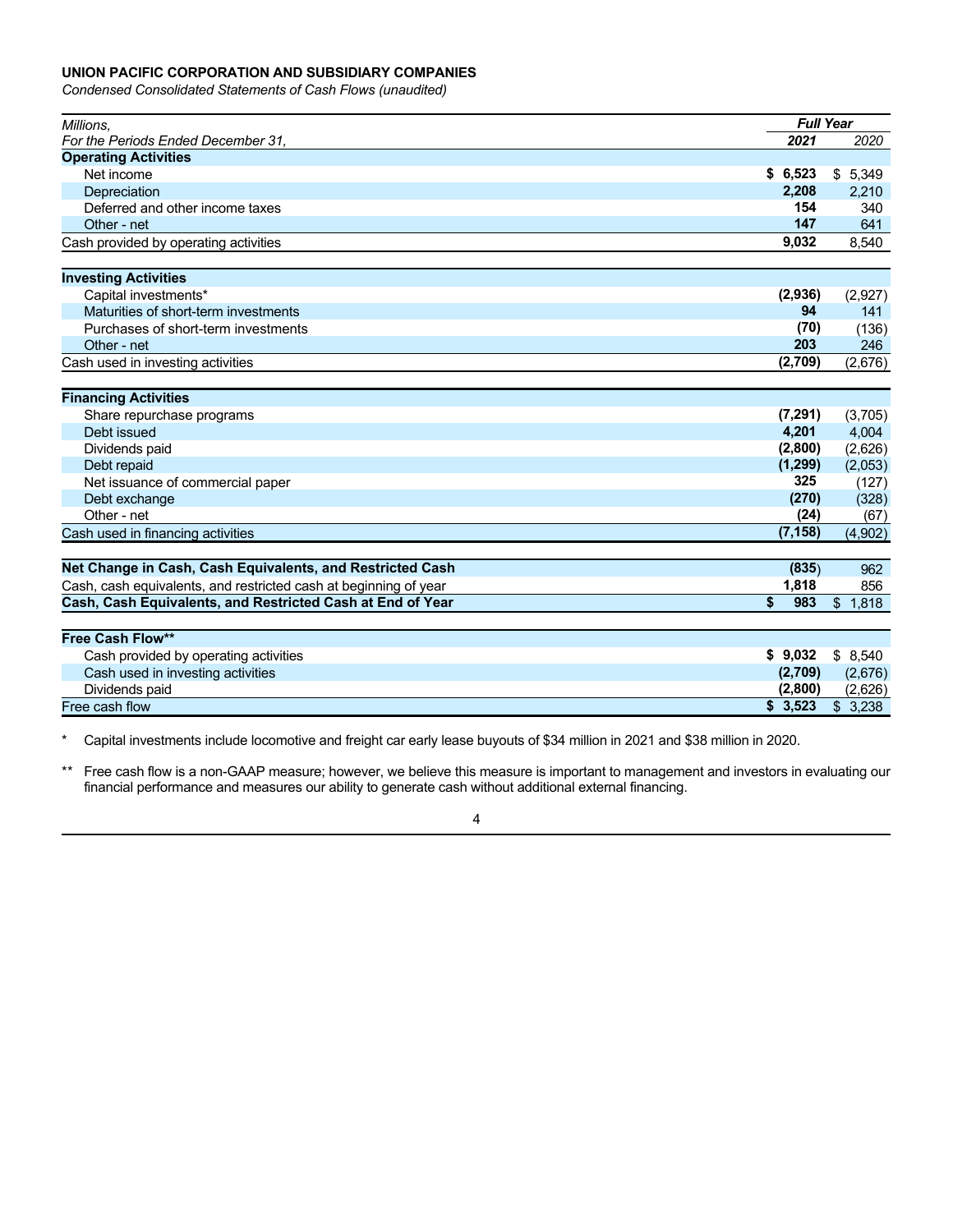*Operating and Performance Statistics (unaudited)*

|                                                   | <b>4th Quarter</b> |                 |                                |            | <b>Full Year</b> |                  |  |  |
|---------------------------------------------------|--------------------|-----------------|--------------------------------|------------|------------------|------------------|--|--|
| For the Periods Ended December 31,                | 2021               | 2020            | %                              | 2021       | 2020             | $\%$             |  |  |
| <b>Operating/Performance Statistics</b>           |                    |                 |                                |            |                  |                  |  |  |
| Freight car velocity (daily miles per car)        | 197                | 223             | (12)%                          | 203        | 221              | (8)%             |  |  |
| Average train speed (miles per hour) *            | 24.2               | 26.1            | (7)                            | 24.6       | 25.9             | (5)              |  |  |
| Average terminal dwell time (hours) *             | 24.4               | 22.4            | 9                              | 23.7       | 22.7             | 4                |  |  |
| Locomotive productivity (GTMs per horsepower day) | 129                | 142             | (9)                            | 133        | 137              | (3)              |  |  |
| Gross ton-miles (GTMs) (millions)                 | 209,970            | 202,844         | 4                              | 817,919    | 771,765          | 6                |  |  |
| Train length (feet)                               | 9,319              | 9,154           | $\overline{2}$                 | 9,334      | 8,798            | 6                |  |  |
| Intermodal car trip plan compliance (%)           | 78                 | 83              | $(5)$ pts                      | 73         | 81               | $(8)$ pts        |  |  |
| Manifest/Automotive car trip plan compliance (%)  | 58                 | 74              | $(16)$ pts                     | 63         | 71               | $(8)$ pts        |  |  |
| Workforce productivity (car miles per employee)   | 1,046              | 1,032           |                                | 1,038      | 947              | 10               |  |  |
| Total employees (average)                         | 29,989             | 29,753          | 1                              | 29,905     | 30,960           | (3)              |  |  |
|                                                   |                    |                 |                                |            |                  |                  |  |  |
| <b>Locomotive Fuel Statistics</b>                 |                    |                 |                                |            |                  |                  |  |  |
| Average fuel price per gallon consumed            | \$<br>2.53         | \$<br>1.45      | 74%                            | 2.23<br>\$ | \$<br>1.50       | 49%              |  |  |
| Fuel consumed in gallons (millions)               | 228                | 222             | 3                              | 888        | 849              | 5                |  |  |
| Fuel consumption rate**                           | 1.088              | 1.092           |                                | 1.086      | 1.100            | (1)              |  |  |
| <b>Revenue Ton-Miles (Millions)</b>               |                    |                 |                                |            |                  |                  |  |  |
|                                                   | 21,656             |                 | $-9/0$                         | 79,520     |                  |                  |  |  |
| Grain & grain products<br>Fertilizer              | 3,185              | 21,591<br>2,932 | 9                              | 12,387     | 71,979<br>12,024 | 10%              |  |  |
| Food & refrigerated                               | 4,651              | 4,662           |                                | 18,475     | 17,534           | 3<br>5           |  |  |
| Coal & renewables                                 | 22,795             | 18,128          | $\overline{\phantom{a}}$<br>26 | 85,586     | 76,695           | 12               |  |  |
| <b>Bulk</b>                                       | 52,287             | 47,313          | 11                             | 195,968    | 178,232          | 10               |  |  |
| Industrial chemicals & plastics                   | 7,257              | 7,465           | (3)                            | 30,048     | 28,095           | $\overline{7}$   |  |  |
| Metals & minerals                                 | 8,611              | 7,091           | 21                             | 32,993     | 28,562           | 16               |  |  |
| Forest products                                   | 6,458              | 6,206           | 4                              | 25,863     | 23,527           | 10               |  |  |
| Energy & specialized markets                      | 9,420              | 9,200           | 2                              | 37,902     | 36,527           | 4                |  |  |
| Industrial                                        | 31,746             | 29,962          | $6\phantom{1}$                 | 126,806    | 116,711          | $\boldsymbol{9}$ |  |  |
| Automotive                                        | 3,830              | 4,337           | (12)                           | 14,879     | 14,835           |                  |  |  |
| Intermodal                                        | 16,977             | 19,854          | (14)                           | 73,620     | 75,198           | (2)              |  |  |
| Premium                                           | 20,807             | 24,191          | (14)                           | 88,499     | 90,033           | (2)              |  |  |
| Total                                             | 104,840            | 101,466         | 3%                             | 411,273    | 384,976          | 7%               |  |  |

\* Surface Transportation Board reported performance measures.

\*\* Fuel consumption is computed as follows: gallons of fuel consumed divided by gross ton-miles in thousands.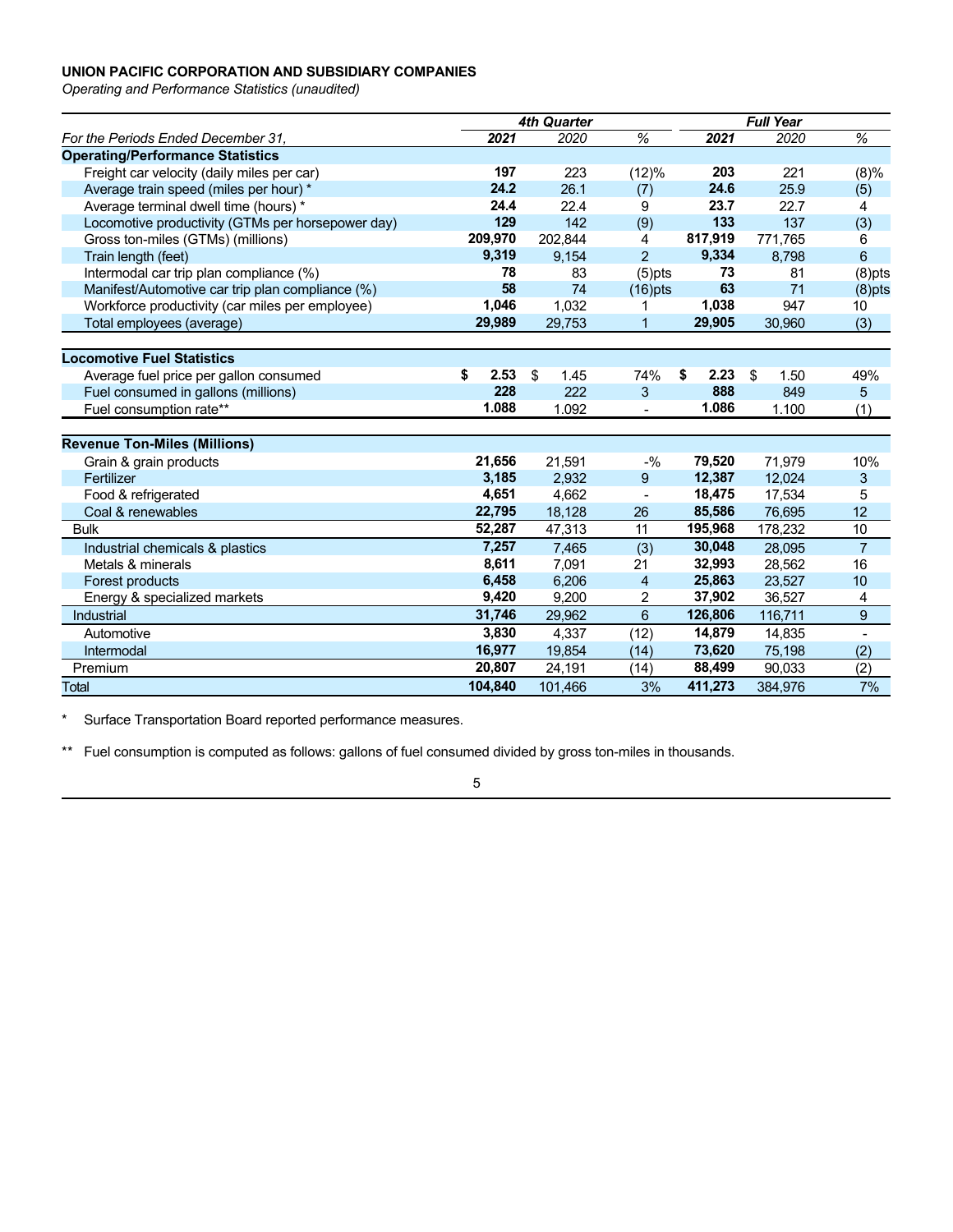*Condensed Consolidated Statements of Income (unaudited)*

|                                                     |            |                        | 2021                 |                      |                        |
|-----------------------------------------------------|------------|------------------------|----------------------|----------------------|------------------------|
| Millions, Except Per Share Amounts and Percentages, | 1st Qtr    | 2nd Qtr                | 3rd Qtr              |                      | 4th Qtr Full Year      |
| <b>Operating Revenues</b>                           |            |                        |                      |                      |                        |
| Freight revenues                                    | \$4,649    | \$5,132                | \$5,166              | \$5,297              | \$20,244               |
| Other                                               | 352        | 372                    | 400                  | 436                  | 1,560                  |
| Total operating revenues                            | 5,001      | 5,504                  | 5,566                | 5,733                | 21,804                 |
| <b>Operating Expenses</b>                           |            |                        |                      |                      |                        |
| Compensation and benefits                           | 1,026      | 1,022                  | 1,040                | 1,070                | 4,158                  |
| Depreciation                                        | 549        | 550                    | 553                  | 556                  | 2,208                  |
| Fuel                                                | 411        | 497                    | 544                  | 597                  | 2,049                  |
| Purchased services and materials                    | 490        | 478                    | 510                  | 538                  | 2,016                  |
| Equipment and other rents                           | 212        | 200                    | 217                  | 230                  | 859                    |
| Other                                               | 320        | 284                    | 270                  | 302                  | 1,176                  |
| <b>Total operating expenses</b>                     | 3,008      | 3,031                  | 3,134                | 3,293                | 12,466                 |
| <b>Operating Income</b>                             | 1,993      | 2,473                  | 2,432                | 2,440                | 9,338                  |
| Other income                                        | 51         | 125                    | 38                   | 83                   | 297                    |
| Interest expense                                    | (290)      | (282)                  | (290)                | (295)                | (1, 157)               |
| Income before income taxes                          | 1,754      | 2,316                  | 2,180                | 2,228                | 8,478                  |
| Income taxes                                        | (413)      | (518)                  | (507)                | (517)                | (1,955)                |
| <b>Net Income</b>                                   | \$1,341    | \$1,798                | \$1,673              | \$1,711              | \$6,523                |
| <b>Share and Per Share</b>                          |            |                        |                      |                      |                        |
| Earnings per share - basic                          | \$<br>2.01 | \$<br>2.73             | \$<br>2.58           | \$<br>2.67           | \$<br>9.98             |
| Earnings per share - diluted                        | \$<br>2.00 | $\mathfrak{L}$<br>2.72 | $\mathbb{S}$<br>2.57 | $\mathbb{S}$<br>2.66 | $\mathfrak{L}$<br>9.95 |
| Weighted average number of shares - basic           | 667.6      | 658.5                  | 648.7                | 640.4                | 653.8                  |
| Weighted average number of shares - diluted         | 669.2      | 660.1                  | 650.3                | 642.1                | 655.4                  |
| Dividends declared per share                        | \$<br>0.97 | \$<br>1.07             | \$<br>1.07           | \$<br>1.18           | \$<br>4.29             |
| <b>Operating Ratio</b>                              | 60.1%      | 55.1%                  | 56.3%                | 57.4%                | 57.2%                  |
| <b>Effective Tax Rate</b>                           | 23.5%      | 22.4%                  | 23.3%                | 23.2%                | 23.1%                  |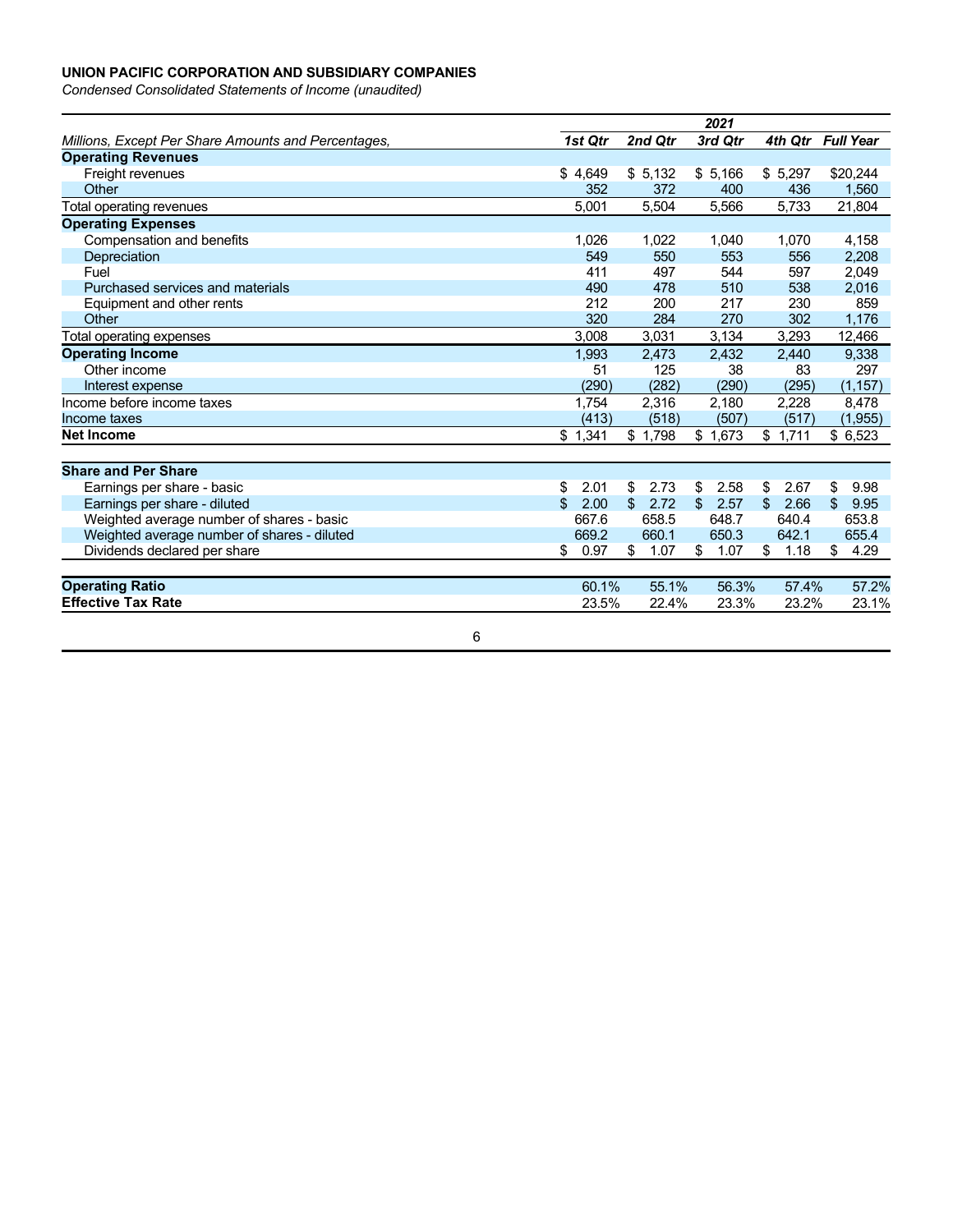*Freight Revenues Statistics (unaudited)*

|                                     | 2021          |         |                          |                 |                          |         |                         |       |                   |
|-------------------------------------|---------------|---------|--------------------------|-----------------|--------------------------|---------|-------------------------|-------|-------------------|
|                                     |               | 1st Qtr |                          | 2nd Qtr         |                          | 3rd Qtr |                         |       | 4th Qtr Full Year |
| <b>Freight Revenues (Millions)</b>  |               |         |                          |                 |                          |         |                         |       |                   |
| Grain & grain products              | \$            | 766     | \$                       | 795             | \$                       | 731     | \$                      | 889   | \$3,181           |
| Fertilizer                          |               | 170     |                          | 179             |                          | 172     |                         | 176   | 697               |
| Food & refrigerated                 |               | 235     |                          | 251             |                          | 253     |                         | 259   | 998               |
| Coal & renewables                   |               | 341     |                          | 423             |                          | 531     |                         | 485   | 1,780             |
| <b>Bulk</b>                         |               | 1,512   |                          | 1,648           |                          | 1,687   |                         | 1,809 | 6,656             |
| Industrial chemicals & plastics     |               | 435     |                          | 498             |                          | 503     |                         | 507   | 1,943             |
| Metals & minerals                   |               | 375     |                          | 467             |                          | 488     |                         | 481   | 1,811             |
| Forest products                     |               | 316     |                          | 348             |                          | 342     |                         | 351   | 1,357             |
| Energy & specialized markets        |               | 530     |                          | 546             |                          | 578     |                         | 558   | 2,212             |
| Industrial                          |               | 1,656   |                          | 1,859           |                          | 1,911   |                         | 1,897 | 7,323             |
| Automotive                          |               | 447     |                          | 428             |                          | 417     |                         | 469   | 1.761             |
| Intermodal                          |               | 1,034   |                          | 1,197           |                          | 1,151   |                         | 1,122 | 4,504             |
| Premium                             |               | 1,481   |                          | 1,625           |                          | 1,568   |                         | 1,591 | 6,265             |
| Total                               | \$            | 4,649   | $\overline{\mathcal{S}}$ | 5,132           | $\overline{\mathcal{S}}$ | 5,166   |                         | 5,297 | 20,244            |
| <b>Revenue Carloads (Thousands)</b> |               |         |                          |                 |                          |         |                         |       |                   |
| Grain & grain products              |               | 203     |                          | 204             |                          | 185     |                         | 213   | 805               |
| Fertilizer                          |               | 44      |                          | 54              |                          | 55      |                         | 48    | 201               |
| Food & refrigerated                 |               | 45      |                          | 48              |                          | 48      |                         | 48    | 189               |
| Coal & renewables                   |               | 174     |                          | 198             |                          | 232     |                         | 215   | 819               |
| <b>Bulk</b>                         |               | 466     |                          | 504             |                          | 520     |                         | 524   | 2,014             |
| Industrial chemicals & plastics     |               | 140     |                          | 156             |                          | 153     |                         | 157   | 606               |
| Metals & minerals                   |               | 146     |                          | 182             |                          | 188     |                         | 181   | 697               |
| Forest products                     |               | 60      |                          | 64              |                          | 63      |                         | 63    | 250               |
| Energy & specialized markets        |               | 139     |                          | 138             |                          | 145     |                         | 137   | 559               |
| Industrial                          |               | 485     |                          | 540             |                          | 549     |                         | 538   | 2,112             |
| Automotive                          |               | 180     |                          | $\frac{1}{173}$ |                          | 166     |                         | 182   | 701               |
| Intermodal [a]                      |               | 796     |                          | 878             |                          | 809     |                         | 728   | 3,211             |
| Premium                             |               | 976     |                          | 1,051           |                          | 975     |                         | 910   | 3,912             |
| Total                               |               | 1,927   |                          | 2,095           |                          | 2,044   |                         | 1,972 | 8,038             |
| <b>Average Revenue per Car</b>      |               |         |                          |                 |                          |         |                         |       |                   |
| Grain & grain products              |               | \$3,782 |                          | \$3,894         |                          | \$3,937 | \$4,187                 |       | \$3,953           |
| Fertilizer                          |               | 3.852   |                          | 3,304           |                          | 3,125   |                         | 3,705 | 3.470             |
| Food & refrigerated                 |               | 5,234   |                          | 5,226           |                          | 5,246   |                         | 5,409 | 5,279             |
| Coal & renewables                   |               | 1,958   |                          | 2,134           |                          | 2,298   |                         | 2,251 | 2,173             |
| <b>Bulk</b>                         |               | 3,246   |                          | 3,266           |                          | 3,244   |                         | 3,457 | 3,305             |
| Industrial chemicals & plastics     |               | 3,113   |                          | 3,189           |                          | 3,277   |                         | 3,242 | 3,207             |
| Metals & minerals                   |               | 2,563   |                          | 2,569           |                          | 2,596   |                         | 2,659 | 2,598             |
| Forest products                     |               | 5,244   |                          | 5,463           |                          | 5,457   |                         | 5,521 | 5,424             |
| Energy & specialized markets        |               | 3,828   |                          | 3,944           |                          | 3,996   |                         | 4,054 | 3,956             |
| Industrial                          |               | 3,417   |                          | 3,442           |                          | 3,482   |                         | 3,522 | 3,467             |
| Automotive                          |               | 2,485   |                          | 2,479           |                          | 2,500   |                         | 2,576 | 2,511             |
| Intermodal [a]                      |               | 1,299   |                          | 1,363           |                          | 1,424   |                         | 1,541 | 1,403             |
| Premium                             |               | 1,517   |                          | 1,547           |                          | 1,608   |                         | 1,748 | 1,601             |
| Average                             | $\frac{1}{2}$ | 2,413   | $\sqrt[6]{\frac{1}{2}}$  | 2,449           | $\sqrt[6]{\frac{1}{2}}$  | 2,528   | $\sqrt[6]{\frac{1}{2}}$ | 2,686 | \$2,519           |

[a] For intermodal shipments each container or trailer equals one carload.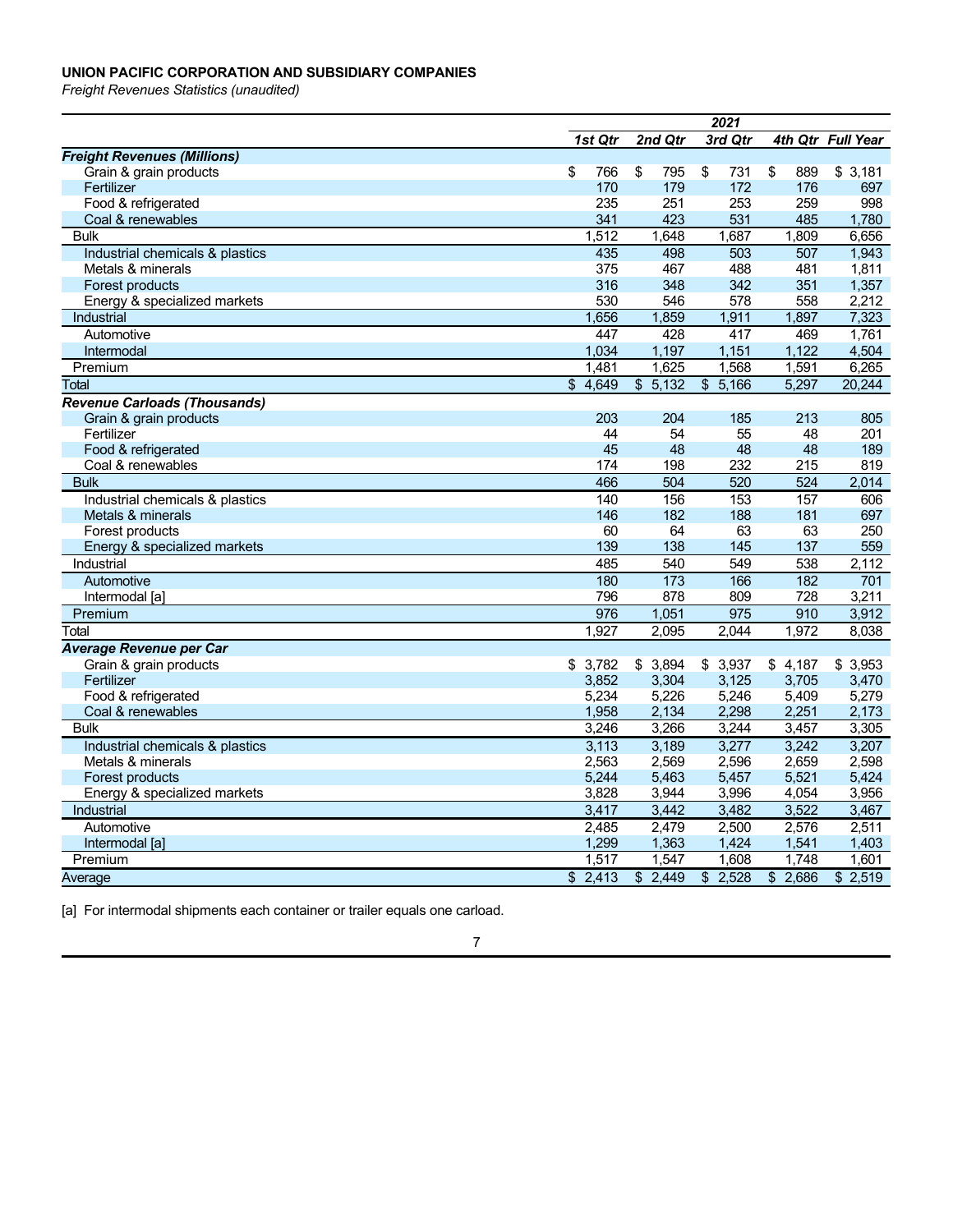*Non-GAAP Measures Reconciliation to GAAP*

#### *Adjusted Debt / Adjusted EBITDA\**

|          |          | Dec. 31. |
|----------|----------|----------|
| 2021     | 2020     | 2019     |
| \$6,523  | \$5.349  | \$5,919  |
|          |          |          |
| 1,955    | 1,631    | 1,828    |
| 2,208    | 2,210    | 2,216    |
| 1,157    | 1,141    | 1,050    |
| \$11,843 | \$10,331 | \$11,013 |
|          |          |          |
| (297)    | (287)    | (243)    |
| 56       | 59       | 68       |
| \$11,602 | \$10,103 | \$10,838 |
| \$29,729 | \$26,729 | \$25,200 |
| 1,759    | 1,604    | 1,833    |
|          |          |          |
| (72)     | 637      | 400      |
| \$31,416 | \$28,970 | \$27,433 |
| 2.7      | 2.9      | 2.5      |
|          |          |          |

*Comparable Adjusted Debt / Adjusted EBITDA\**

|                                             | Dec. 31.   | Dec. 31. | Dec. 31. |
|---------------------------------------------|------------|----------|----------|
|                                             | 2021       | 2020     | 2019     |
| Adjusted debt / Adjusted EBITDA             | 2.7        | 2.9      | 2.5      |
| Factors Affecting Comparability:            |            |          |          |
| Brazos yard impairment [a]                  | <b>N/A</b> | (0.1     | N/A      |
| Comparable Adjusted Debt / Adjusted EBITDA* | 2.7        | 2.8      | 2.5      |

[a] Adjustments remove the impact of \$209 million from net income and \$69 million from income tax expense for the year ended December 31, 2020. See page 10 for a reconciliation to GAAP.

Total debt plus operating lease liabilities plus after-tax unfunded pension and other postretirement benefit obligations divided by net income plus income tax expense, depreciation, amortization, interest expense, and adjustments for other income and interest on operating lease liabilities. Adjusted debt to adjusted EBITDA (earnings before interest, taxes, depreciation, amortization, and adjustments for other income and interest on operating lease liabilities) and comparable adjusted debt to adjusted EBITDA are considered a non-GAAP financial measure by SEC Regulation G and Item 10 of SEC Regulation S-K and may not be defined and calculated by other companies in the same manner. We believe these measures are important to management and investors in evaluating the Company's ability to sustain given debt levels (including leases) with the cash generated from operations. In addition, a comparable measure is used by rating agencies when reviewing the Company's credit rating. Adjusted debt to adjusted EBITDA and comparable adjusted debt to adjusted EBITDA should be considered in addition to, rather than as a substitute for, net income. The table above provides reconciliations from net income to adjusted debt to adjusted EBITDA and comparable adjusted debt to adjusted EBITDA. At December 31, 2021, 2020, and 2019, the incremental borrowing rate on operating lease liabilities was 3.2%, 3.7% and 3.7%, respectively.

Represents the hypothetical interest expense we would incur (using the incremental borrowing rate) if the property under our operating leases were owned or accounted for as finance leases.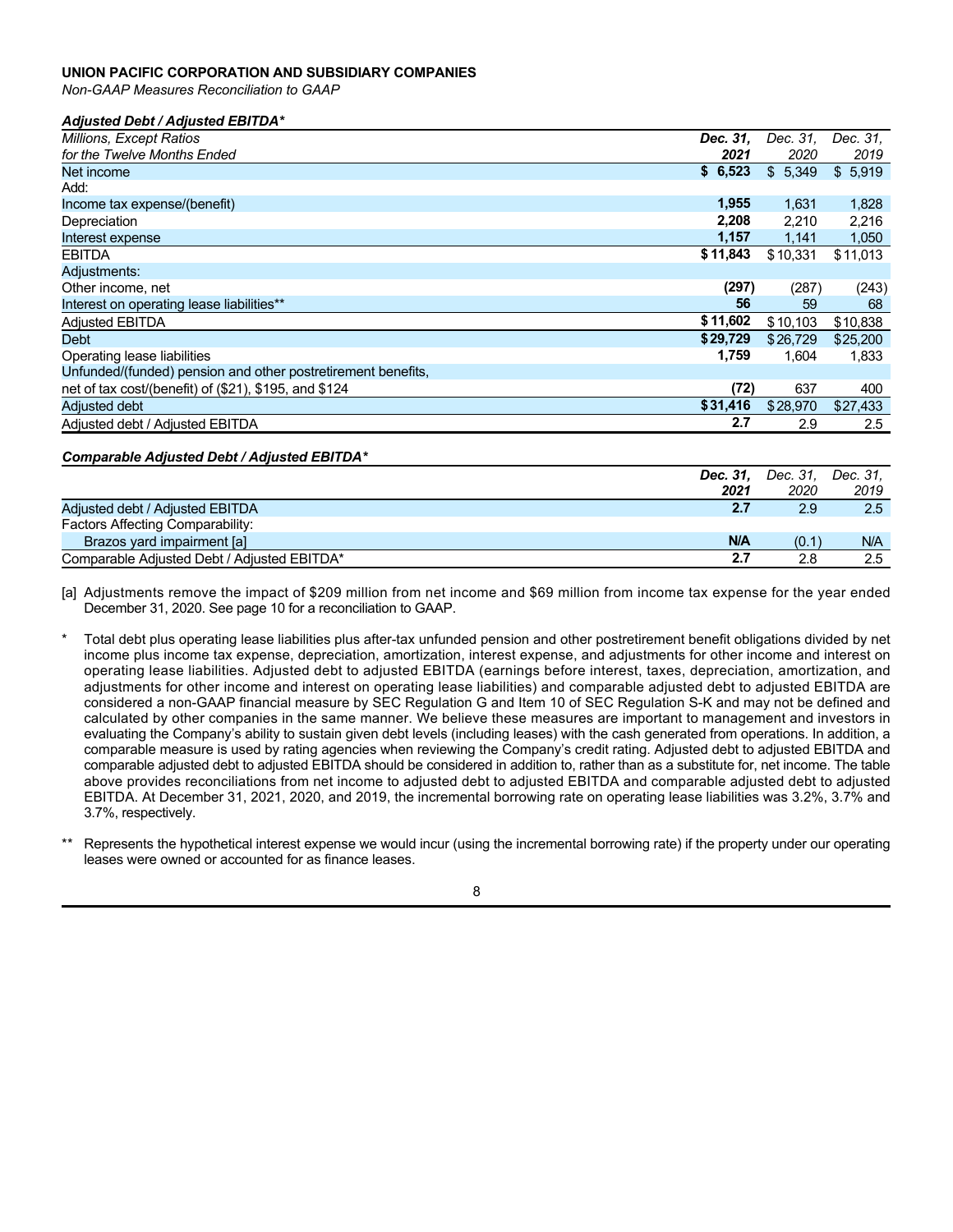#### *Non-GAAP Measures Reconciliation to GAAP*

*Return on Average Common Shareholders' Equity*

| <b>Millions, Except Percentages</b>           | 2021     | 2020              | 2019     |
|-----------------------------------------------|----------|-------------------|----------|
| Net income                                    | \$6.523  | $$5,349$ $$5,919$ |          |
| Average equity                                | \$15,560 | \$17.543          | \$19.276 |
| Return on average common shareholders' equity | 41.9%    | 30.5%             | 30.7%    |

#### *Return on Invested Capital as Adjusted (ROIC)\**

| Millions, Except Percentages                    | 2021     | 2020     | 2019     |
|-------------------------------------------------|----------|----------|----------|
| Net income                                      | \$6,523  | \$5,349  | \$5,919  |
| Interest expense                                | 1,157    | 1.141    | 1,050    |
| Interest on average operating lease liabilities | 54       | 64       | 76       |
| Taxes on interest                               | (280)    | (282)    | (266)    |
| Net operating profit after taxes as adjusted    | \$7,454  | \$6,272  | \$6,779  |
| Average equity                                  | \$15,560 | \$17,543 | \$19,276 |
| Average debt                                    | 28.229   | 25.965   | 23,796   |
| Average operating lease liabilities             | 1.682    | 1.719    | 2,052    |
| Average invested capital as adjusted            | \$45,471 | \$45,227 | \$45,124 |
| Return on invested capital as adjusted          | 16.4%    | 13.9%    | 15.0%    |

| Comparable Return on Invested Capital as Adjusted (Comparable ROIC)* |            |       |            |
|----------------------------------------------------------------------|------------|-------|------------|
|                                                                      | 2021       | 2020  | 2019       |
| Return on invested capital as adjusted                               | 16.4%      | 13.9% | 15.0%      |
| Factors Affecting Comparability:                                     |            |       |            |
| Brazos yard impairment [a]                                           | <b>N/A</b> | 0.4   | <b>N/A</b> |
| Comparable return on invested capital as adjusted                    | 16.4%      | 14.3% | 15.0%      |

[a] Adjustments remove the impact of \$209 million from both net income for the year ended and shareholders' equity as of December 31, 2020. See page 10 for a reconciliation to GAAP.

\* ROIC and comparable ROIC are considered non-GAAP financial measures by SEC Regulation G and Item 10 of SEC Regulation S-K and may not be defined and calculated by other companies in the same manner. We believe these measures are important to management and investors in evaluating the efficiency and effectiveness of our long-term capital investments. In addition, we currently use ROIC as a performance criterion in determining certain elements of equity compensation for our executives. ROIC and comparable ROIC should be considered in addition to, rather than as a substitute for, other information provided in accordance with GAAP. The most comparable GAAP measure is return on average common shareholders' equity. The tables above provide reconciliations from return on average common shareholders' equity to ROIC and comparable ROIC. At December 31, 2021, 2020, and 2019, the incremental borrowing rate on operating leases was 3.2%, 3.7% and 3.7%, respectively.